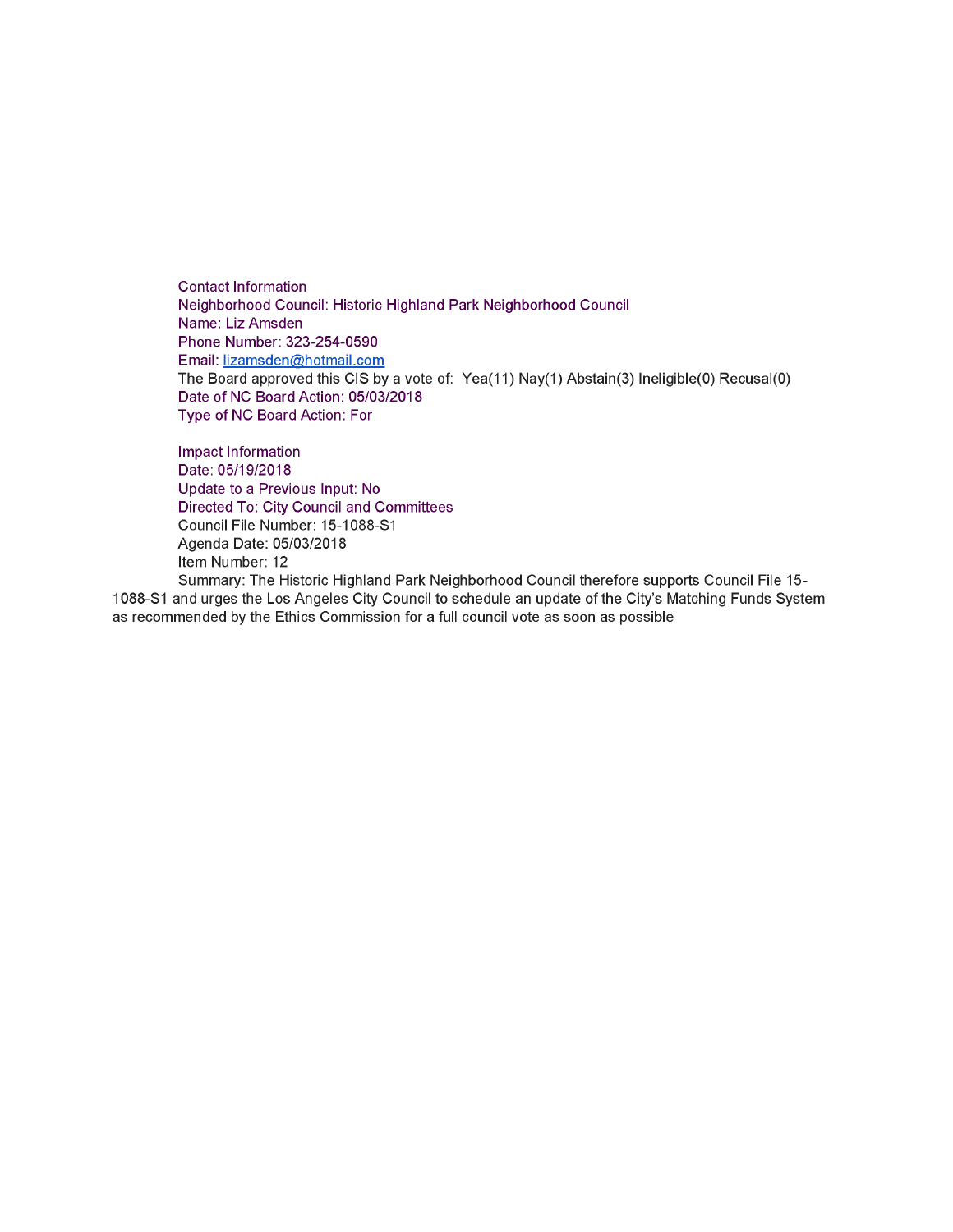## CITY OF LOS ANGELES

HISTORIC HIGHLAND PARK NFIGHRORHOOD COUNCIL Post Office Box 50791 Los Angeles, CA 90050 http://www.hohiandparknc.co Certified as NC #33 May 28, 2002

**OFFICERS** Harvey Slater PRESIDENT Daniel Andalon FIRST VICE PRESIDENT Antonio Castillo SECOND VICE PRESIDENT Joan Potter TREASURER Rocio Rivas SECRETARY

DIRECTORS AT LARGE

Liz Amsden, Elizabeth Andalon, SuzAnn Brantner, Linda "Boo" Caban, Melanie Freeland, Zacharias Gardea, Susanne Huerta, Sheri Lunn, Marcus Moché, Stanley Moore, Yolanda Nogueira, Diego Silva, Jamie Tijerina

**CALIFORNIA** 



DEPARTMENT OF NEIGHBORHOOD EMPOWERMENT 200 N. Spring St. Ste 2005 Los Angeles, CA 90012 Telephone: (213) 978-1551

**COMMITTEE CHAIRS** Harvey Slater EXECUTIVE Daniel Andalon RULES Joan Potter BUDGET & FINANCE Yolanda Nogueira OUTREACH Antonio Castillo, Susanne Huerta LAND USE Rocio Rivas FAMILY, YOUTH & EDUCATION Diego Silva PUBLIC SAFETY Yolanda Nogueira, Rocio Rivas HOUSING & **HOMELESSNESS** Yolanda Nogueira, Rocio Rivas BEAUTIFICATION Jamie Tijerina CULTURE AND EQUALITY Vacant ARTS SuzAnn Brantner SUSTAINABILITY Marcus Moché LOCAL BUSINESS & ECONOMY

## Historic Highland Park Neighborhood Council

May 3, 2018

Mayor Eric Garcetti & the Los Angeles City Council 200 N. Spring Street Los Angeles, CA 90012

Re: CIS on CF 15-1088-S1 to increase matching funds for political campaigns

The Historic Highland Park Neighborhood Council represents over 60,000 Los Angeles stakeholders who reside, own property, or conduct business in our neighborhood. Many of us are concerned about the influence of money on our elections.

It is in the interests of all our citizens to incentivize candidates in Los Angeles to pursue donations from small donors. Political campaigns cost money, and therefore the natural inclination of candidates is to attempt to raise dollars from those donors who can give a maximum check amount. This leads to affluent individuals having a disproportionate influence on city politics.

One system in place to reduce this imbalance is the City's Matching Funds System. Matching funds provide candidates with additional public funds to match small dollar donations in order to incentivize candidates to court these voices as well. This system is beneficial, but could be made better. As it currently stands, the match is set at 2:1 for primary elections and 4:1 for general elections, matching up to \$250.

Page 1 of 2